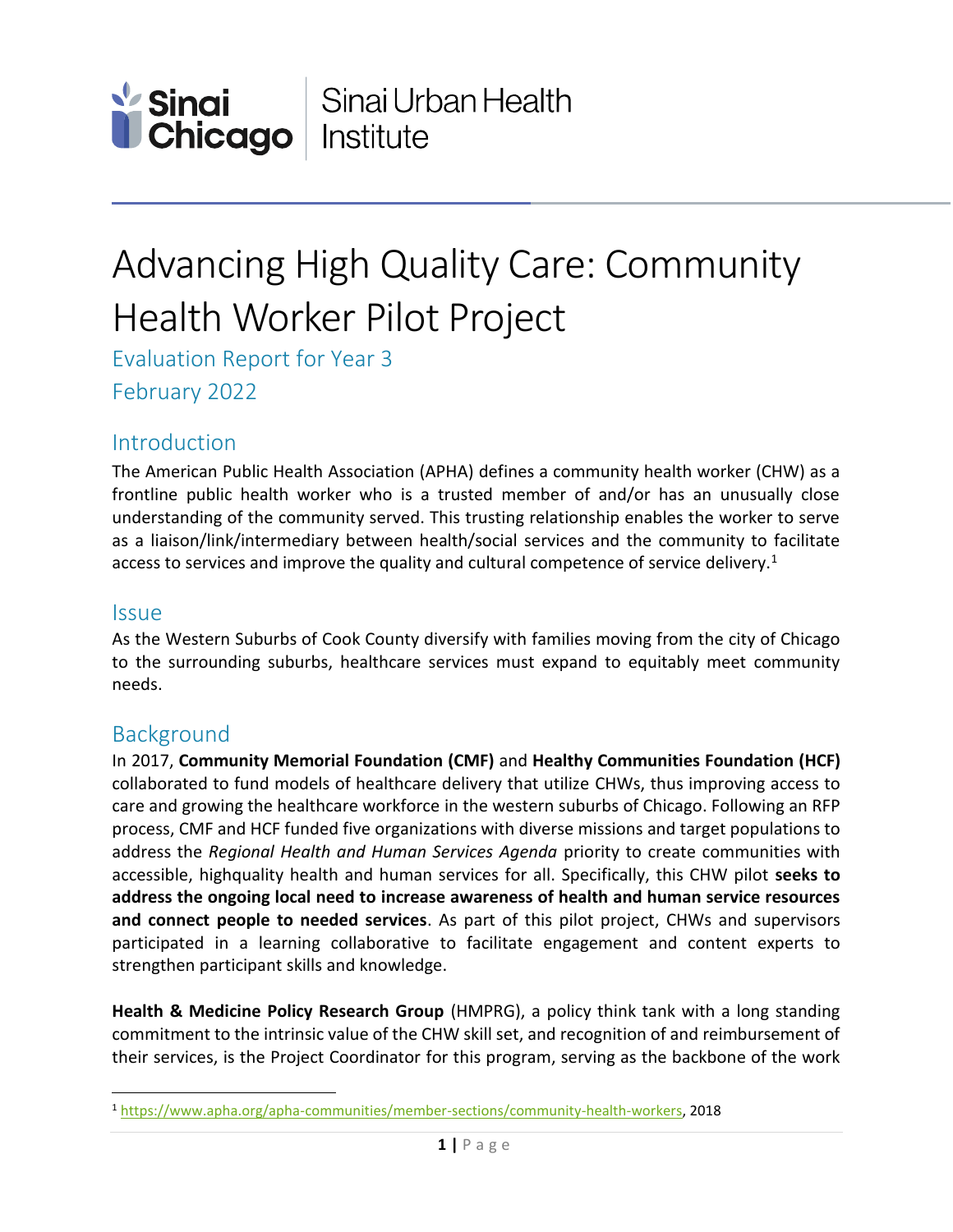and a key convener throughout the process. HMPRG engaged **Sinai Urban Health Institute (SUHI)**, the unique, nationally-recognized community research center of Sinai Chicago to train CHWs, provide support to CHW supervisors, and lead the process of conducting a formative and process evaluation of the effort.

# Goal

The goal of this project is to improve access to care and advance health equity for individuals living in the Western Suburbs of Cook County. For this pilot, CHWs provide ongoing peer support and case management services for clients to navigate access to health care and achieve collaboratively developed health goals. CHWs are responsible for performing duties as part of an integrated interdisciplinary care coordination team. The CHW has lived experience similar to members of the community in which they work, and builds individual and community capacity by increasing health knowledge and self-sufficiency through a range of activities such as resource and system navigation, outreach, community education, informal counseling, social support, advocacy and linkages to care. As patient advocates, many of the CHWs serve as both translators and interpreters for community members that speak English as a second language or no English at all. The role of the CHW is informed by and integral to health equity.

# Participating Organizations

Five organizations serving the Western Suburbs were selected to participate in this program. Below are brief descriptions of these organizations' CHW projects:

### **Aging Care Connections**

Aging Care Connections' Aging Well Neighborhood program strives to improve community health by addressing health barriers and social determinants, improving self-sufficiency for the community's older adults. CHWs serve as the onthe-ground outreach to improve service utilization. Aging Care Connections' collaborations with health providers and human service organizations in the region are strategic and assist the agency in addressing the growing need for coordinated basic needs and health services for older adults. CHWs give the organization the push that it needs to take their work to the next level and increase their impact. *Aging Care Connections, 111 W Harris Ave, La Grange, IL 60525*

### **Alivio Medical Center (Alivio)**

Alivio is a Federally Qualified Health Center that strives to improve community health by offering a broad range of services in a bilingual and bicultural approach for the Latinx communities in southwest Chicago and the suburbs. Alivio has a long history of utilizing CHWs and is committed to the model. Alivio's goal with this initiative is to build their capacity in the western suburbs, working out of its Berwyn location. They are specifically focused on building their resource network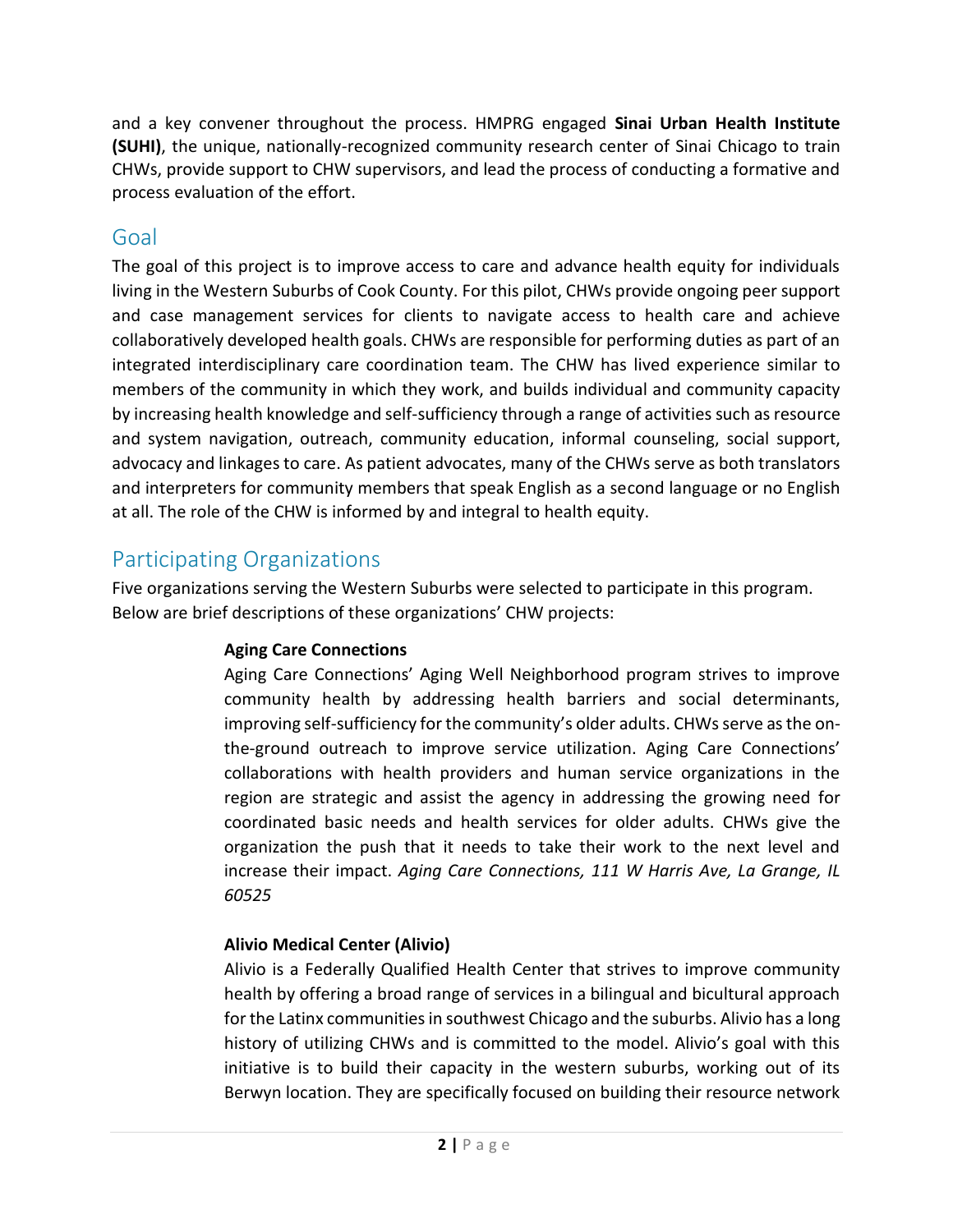to improve their capacity to connect the community to care and services. *Alivio Medical Center, 6447 Cermak Rd, Berwyn, IL 60402*

### **BEDS Plus (BEDS)**

BEDS strives to improve community health through homelessness prevention and the promotion of self-sufficiency. Their services include emergency overnight shelters, daytime support centers, rapid rehousing services, and transitional and permanent supportive housing. BEDS Plus utilizes CHWs to develop stronger relationships with partner organizations, to increase resource utilization and access to services for their clients. *Beds Plus, 9601 E Ogden Ave, La Grange, IL 60525*

### **Healthcare Alternative Systems (HAS)**

HAS provides a continuum of multicultural and bilingual behavioral health care and social services. HAS launched a new Living Room in September of 2018, as an alternative to Emergency Department visits for community members experiencing heightened mental health symptoms. They leverage CHWs to increase utilization of their services as well as resources connectivity to other local services in the service area. *Healthcare Alternative Systems, 1913 Roosevelt Rd, Broadview, IL 60155*

### **Mujeres Latinas en Acción (Mujeres)**

Mujeres is an empowerment organization that works primarily with Latinas and any others demonstrating need, through crisis intervention, parenting support, economic empowerment, leadership development, and advocacy programs. The organization has a long history of utilizing CHWs and is committed to the model. For this project, Mujeres built on its existing capacity and experience of improving health outcomes for the changing immigrant communities served by both foundations. *Mujeres Latinas En Accion, 7222 W Cermak Rd, North Riverside, IL 60546*

# Evaluation Approach

In order to demonstrate the value of the *Advancing High-Quality Care: CHW Pilot* project, we implemented a phased formative and process evaluation. We approached it in a spirit of collaboration, with involvement from the CHWs, supervisors, conveners from Health and Medicine Policy Research Group and our Learning Collaborative facilitators. The evaluation objectives of each project year are intended to build upon the work and findings from the previous year culminating in **a mixed-methods approach to compiling lessons learned, documenting the contribution of CHWs to their organizations and to participants' health and wellbeing, and identifying best practices for sustainability.**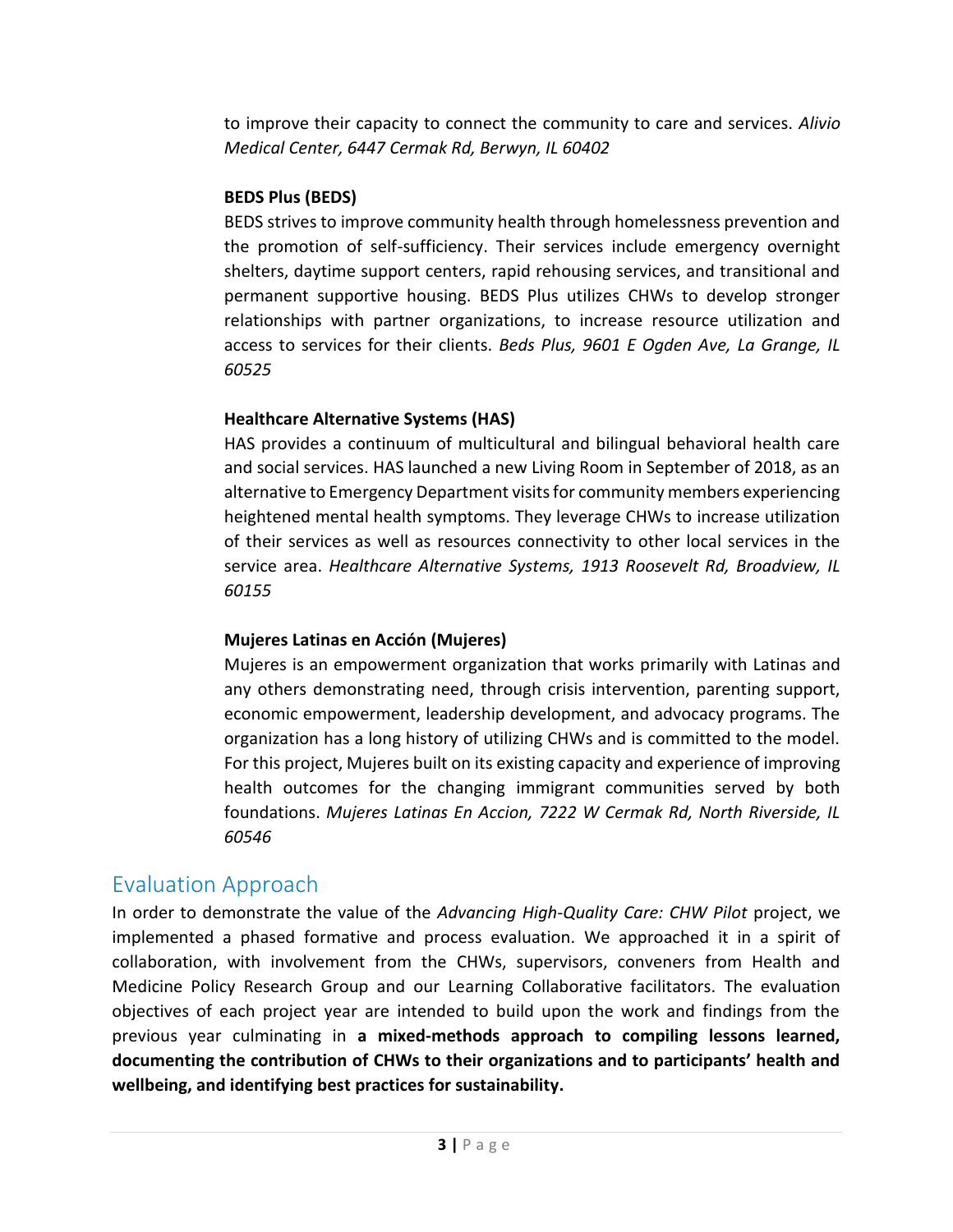#### *Year 1: Formative Evaluation*

In Year 1, we completed a formative evaluation in order to describe the program and provide evaluation capacity building and training for the CHW supervisors. The evaluation team captured data from each organization on:

- o CHW and supervisors' engagement in the Learning Collaborative
- o Effectiveness of the Learning Collaborative model
- $\circ$  Development of visibility and partnerships with local agencies and coalitions
- o Engagement of CHWs in training activities
- o Engagement of CHWs with clients within their communities.

### *Year 2: Refining Process Measures*

In Year 2, with the formative evaluation complete, we focused on measuring progress toward overarching collaborative activities and integrating lessons learned from the first year. An unexpected, but key component of year 2 was the nimbleness of organizations to respond to the

COVID-19 pandemic. At the end of Year 2, the evaluation team along with HMPRG worked with pilot sites 1:1 to develop measureable goals that we tracked in Year 3.

#### *Year 3: Building toward Impact*

Year 3 is a culmination of prior years' activities critical to evaluating the vitality of the CHW model and identifying pathways for sustainability. Process measures describing the success of the collaborative as a whole were collected and analyzed similarly to Years 1-2. In addition, we worked with pilot sites to track metrics specific to their unique programmatic goals, adding a dimension of the evaluation *across* all sites and *within* each organization. A key component of Year 3 is the integration of qualitative data, with evaluators taking on the role of documentarians. Quantitative metrics tell part of the story, however talking directly with CHWs, participants, and stakeholders is necessary for understanding the impact of the pilot. This provides a deeper and more meaningful context as well as documenting individual impact.

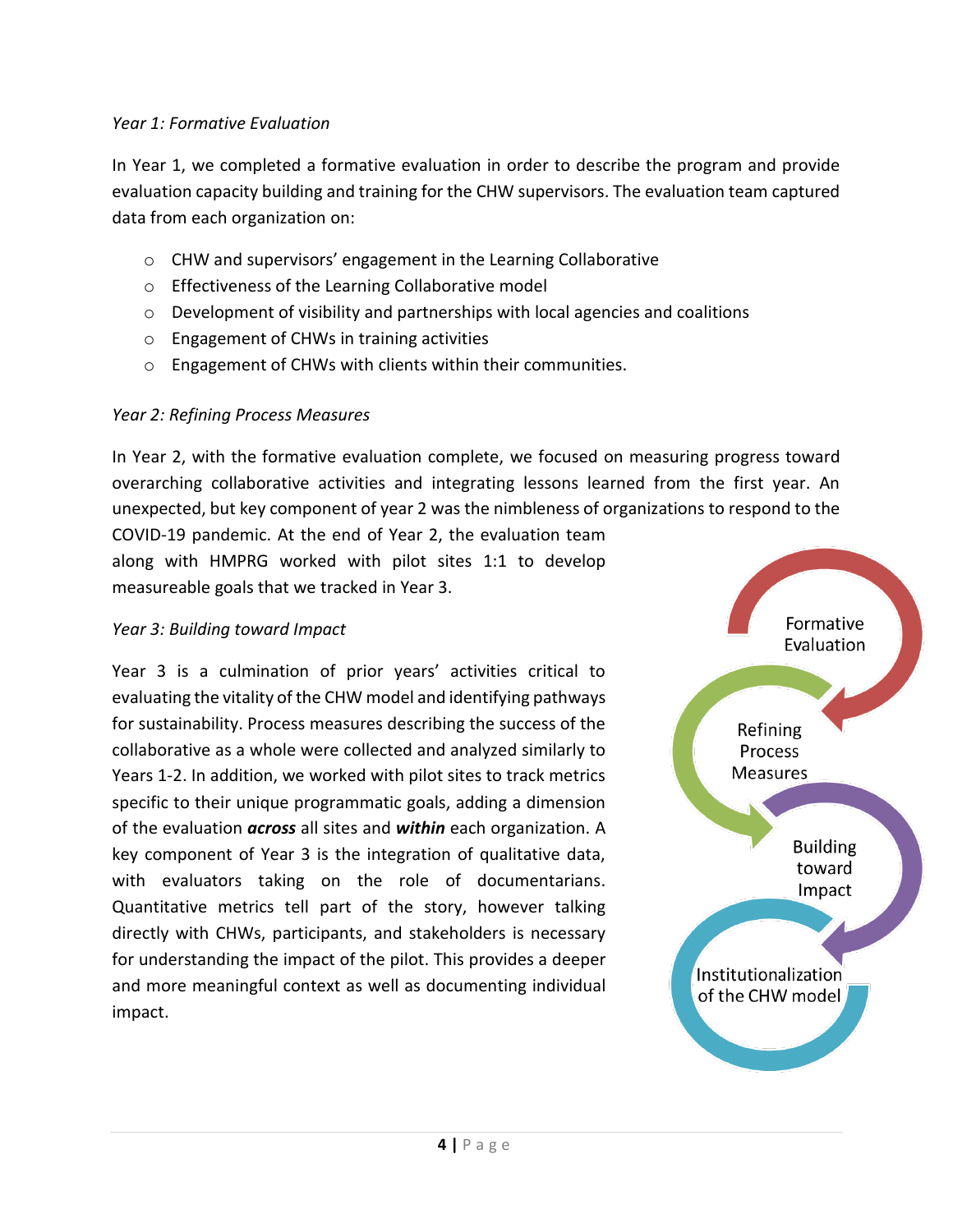# **Objectives**

The overall objectives of the CHW pilot and each individual grantee's efforts include:

- 1. Increased quality of contacts reached within the target service area
- 2. Increase rate of referrals to other services
- 3. Increase number of referral organizations to strengthen referral network
- 4. Strengthened organizational capacity for delivery of services
- 5. Participation in all learning collaborative trainings
- 6. Development of program-specific outcome objectives

In Year 1, we collaboratively created a data collection tool for tracking metrics related to projectwide and referral indicators. Supervisors at each organization submit data to HMPRG on a monthly basis. HMPRG then shares the data with the SUHI evaluator.

|                                               | Baseline, | Year 1,       | Year 2,         | Year 3,         |
|-----------------------------------------------|-----------|---------------|-----------------|-----------------|
|                                               | April     | December 2019 | <b>December</b> | <b>December</b> |
| A. Project-Wide Indicators                    | 2019      |               | 2020            | 2021            |
| # of Contacts                                 | 875       | 5,932         | 54,211          | 26,978          |
| # of New clients                              | 636       | 805           | 2,926           | 3,158           |
| # of Existing clients                         | 95        | 1,124         | 2,537           | 2,455           |
| # of New Referral Locations                   | 23        | 87            | 121             | 351             |
| <b>B.</b> Referrals                           |           |               |                 |                 |
| # of Referrals by Referral Type               |           |               |                 |                 |
| <b>Substance Use</b>                          | 0         | 2             | 16              | 9               |
| <b>Mental Health</b>                          | 3         | 59            | 151             | 106             |
| <b>Housing</b>                                | 0         | 44            | 175             | 717             |
| Food/Meals                                    | 0         | 134           | 1,010           | 218             |
| <b>Benefits Assistance</b>                    | 0         | 29            | 333             | 601             |
| <b>Workforce Development</b>                  | 0         | 38            | 40              | 95              |
| <b>Transportation</b>                         | $\Omega$  | 20            | 33              | 263             |
| <b>Medical</b>                                | 37        | 204           | 544             | 1,860           |
| Other, specify:                               | 0         | 192*          | $276***$        | $411**$         |
| <b>Total # of Referrals Made</b>              | 40        | 954           | 2,578           | 4,280           |
| # Referrals resulting in accessing service(s) | 24        | 247           | 1,834           | 3,638           |
| <b>Total # of Outreach Events</b>             | 38        | 193           | 453             | 155             |

# Findings

\*Legal resources, public charge, parenting resources/classes, hair salons, faith-based resources, pathways to citizenship

*<sup>+</sup>PPE, COVID-19 testing sites, vaccine education*

**At the conclusion of Year 3, CHWs across all organizations held 155 outreach events, and engaged with 26,978 new contacts, resulting in 4,280 referrals. CHWs initiated relationships with 351 new organizations during this year.**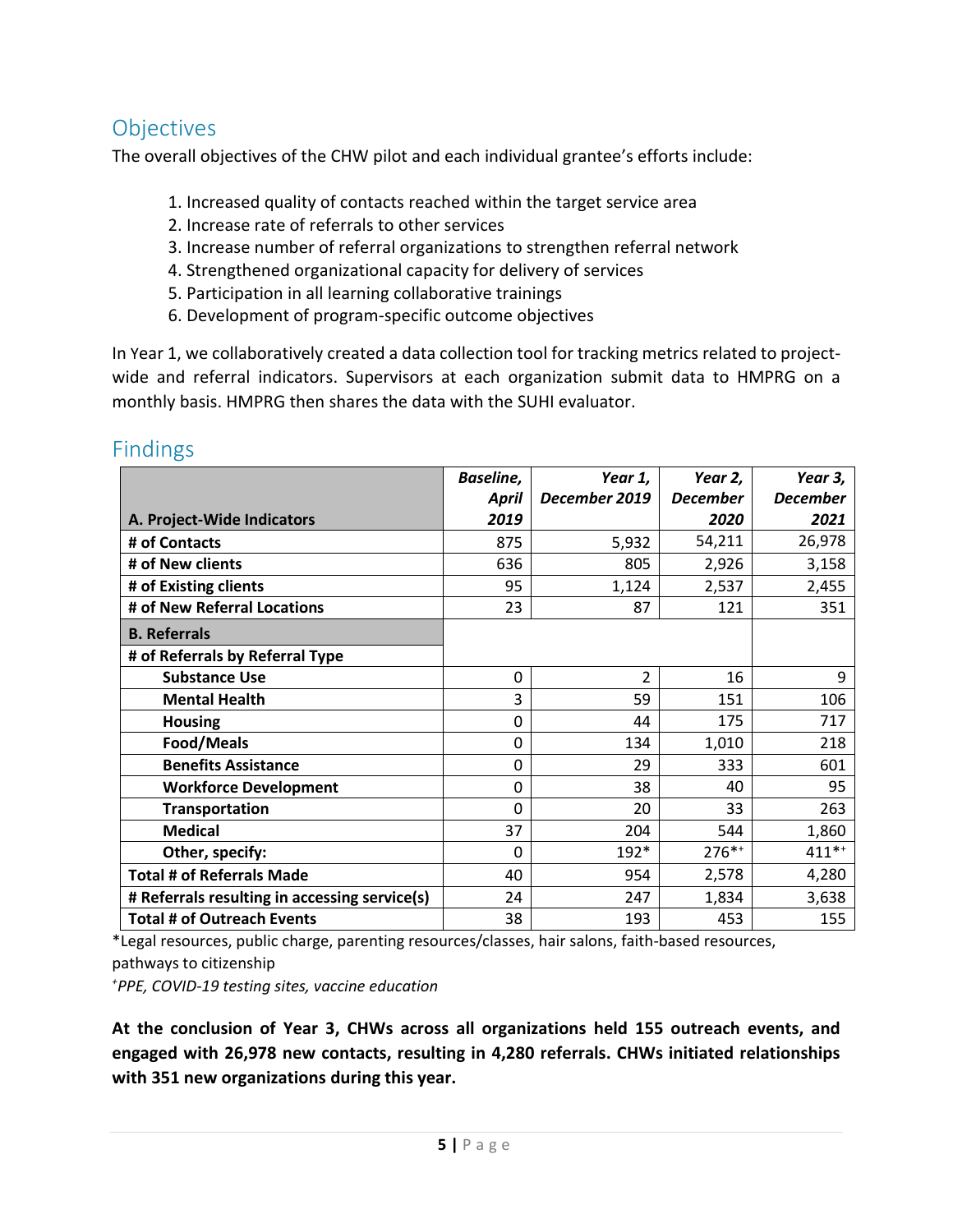In Year 1, we discovered that organizations faced challenges in determining the outcome of a referral. These challenges included the lack of an integrated system for tracking what happens after a referral is made and, in many cases, confidentiality compliance. In the second year, we incorporated the use of Aunt Bertha's HealthConnect HUB, a widely used social care network designed for collaboration within community-based organizations. With this integration, we found that organizations were able to connect directly with referral locations for a warm hand off and more easily track if a client received the services they need. As a result, *referrals resulting in clients accessing services increased from 26% in the first year to 71% the second year and 85% this third year*. We hypothesize this increase has more to do with a robust system for documenting the outcome of referrals, rather than an actual increase in clients accessing services, although it is likely that it's a combination of both. Year upon year, we've seen documented improvements in "closing the loop," although it varies greatly between organizations. Direct follow-up calls with clients remains the best way of identifying whether a client has accessed services.

Since the pandemic hit in early 2020, CHWs and their organizations have made dramatic shifts in their outreach strategies, demonstrating nimbleness in shifting focus. CHWs continue to play a vital role as social work extenders and connectors of community members to needed resources. Year 2 saw a rapid shift to online modalities, with corresponding broad reaches via community webinars and live social media presentations. The wide-reaching programs resulted in less conversions to referrals for contacts. In this third year, we've seen an increase in the *quality* of contacts, with corresponding increases in client engagement and referrals, despite the ongoing chaos brought on by the pandemic. As the impacts of the pandemic continue, it's not surprising that 43% (n=1,860) of referrals are medical-related. Additionally, 17% (n=717) of the referrals are for housing-related services.

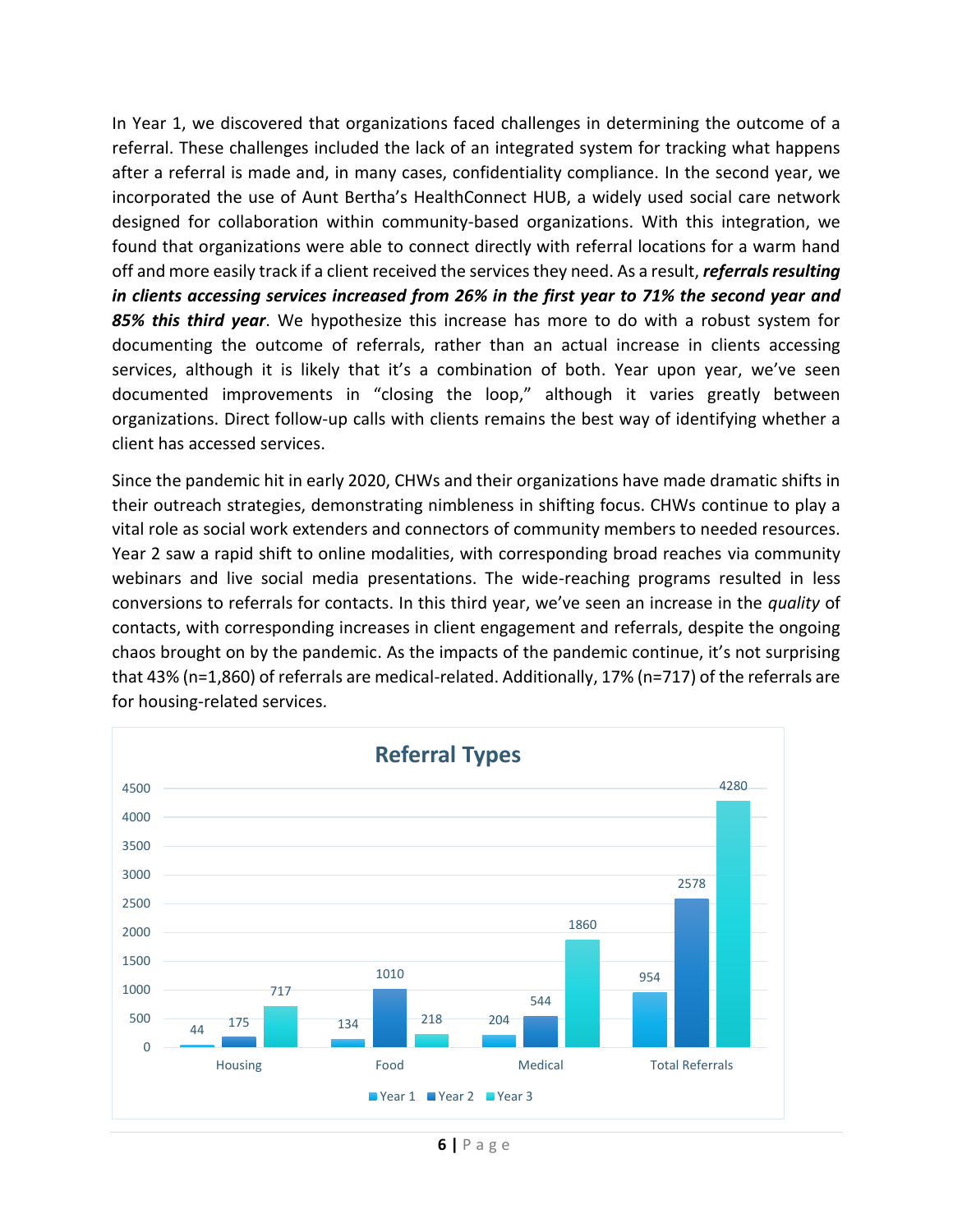### Year 3: Building Toward Impact

As the COVID-19 crisis has highlighted persistent inequities, CHWs saw their role as even more critical for advancing health equity, with an integrated response to needs of the community. In talking with key stakeholders, including organizational leadership, community members and CHWs (n=28), stories emerged of the multi-dimensional aspects of CHWs' work with clients and the variety of needs that are

*"We need community health workers to stick around because of what we all know, which is that 80% of what happens to a person's health happens outside a doctor's office."*

Denise Octavia Smith, ED of the National Association of Community Health Workers

supported. Take for example this composite, taken from several stories of clients engaging with CHWs, which illustrates the complexities of CHWs work. Although it's a composite of several stories, it's derived directly from real-life experiences that the CHWs navigated with clients.

The client, let's call her Maria, is undocumented, speaks solely Spanish and is fleeing an intimate partner violence situation with her young adult daughter with profound disabilities. She's referred by a medical provider to a CHW. The first thing she needs is transportation to a safe space. The CHW, who speaks Spanish, contacts Maria and her daughter, picks them up and takes them to a safe place. They are immediately provided with emergency food services as well as a list of accessible food pantries for sustaining care. In the following days, Maria is connected with a behavioral health specialist for an assessment and with community support services for parents of children with disabilities. In the following month, Maria receives a referral for immigration services and emergency funds for a mobile phone. About 7 weeks after the initial contact, the CHW working with Maria and her daughter connect the two of them with another organization providing free COVID-19 vaccines in a laundromat. In the course of 2 months, Maria and her daughter received:

- o Emergency transportation
- o Culturally competent care
- o Emergency food services
- o Referrals to food pantries
- o Behavioral health resources
- o Community support services
- o Immigration support services
- o Emergency funds for communication barriers
- o COVID-19 vaccine education
- o Vaccine referral

Although this is an account drawn from the experiences of several clients, what emerges is a picture of trust and reliance on CHWs to provide up-to-date resources and hope in the midst of difficulties. While the goal of working with a client is for them to access the services they need in the moment, what often happens is that a relationship and rapport develops, with the client returning again and again and eventually accessing what they need. The client-centered approach by the CHWs ensures that they are trusted allies which increases engagement and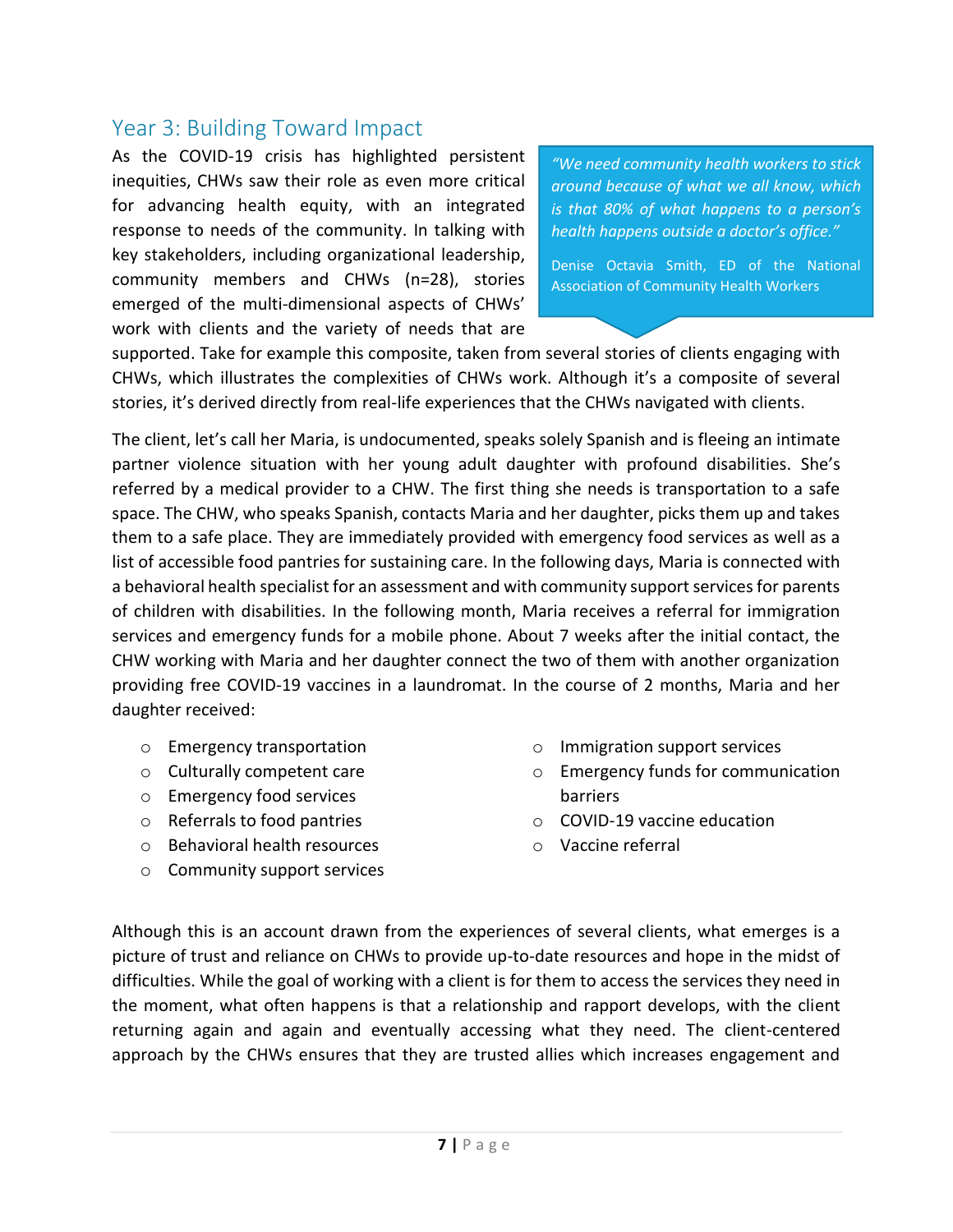brings clients back when they need additional help and support. Clients also spoke about the lack of reliable information related to COVID-19 vaccines and the pandemic in general. In the absence of information from trusted sources, they resorted to getting information from social media platforms, rife with disinformation. Several clients spoke about their confidence in vaccines increasing as a result of their relationship with a CHW and connecting with vaccine outreach services.

*"Misinformation is a barrier to care."*

CHW supervisor, reflecting on the spread of misinformation involving COVID-19 vaccines in the Western Suburbs.

# Value of the Community Health Worker

Key stakeholders at each organization emphasized the vital role that CHWs play in their organizations by raising awareness of community needs, enhancing organizational visibility through the connections the CHWs make with other organizations, establishing new

relationships, sharing messages that connect with older adults (such as a series of placemats for chronic health conditions). In reflecting on their value, one supervisor shared that "CHWs are the voice and ears of the community."

*"We have found during the pandemic a new appreciation for our CHWs from our Senior Leadership."*

CHW Supervisor

*"CHWs are the voice and ears of the community."*

CHW supervisor, reflecting on the value of CHWs

Others reflected on how the CHW role has evolved within their organizations. Initially, the CHWs connected people with resources and conducted outreach. The role has grown to increasing each organization's visibility within the region. The role has also grown in complexity; CHWs work with clients to establish stable housing and achieve attainable goals related to their needs.

# Organizational Goals

As mentioned previously, at the end of Year 2, we met 1:1 with each site to develop measurable goals for this final year of the pilot.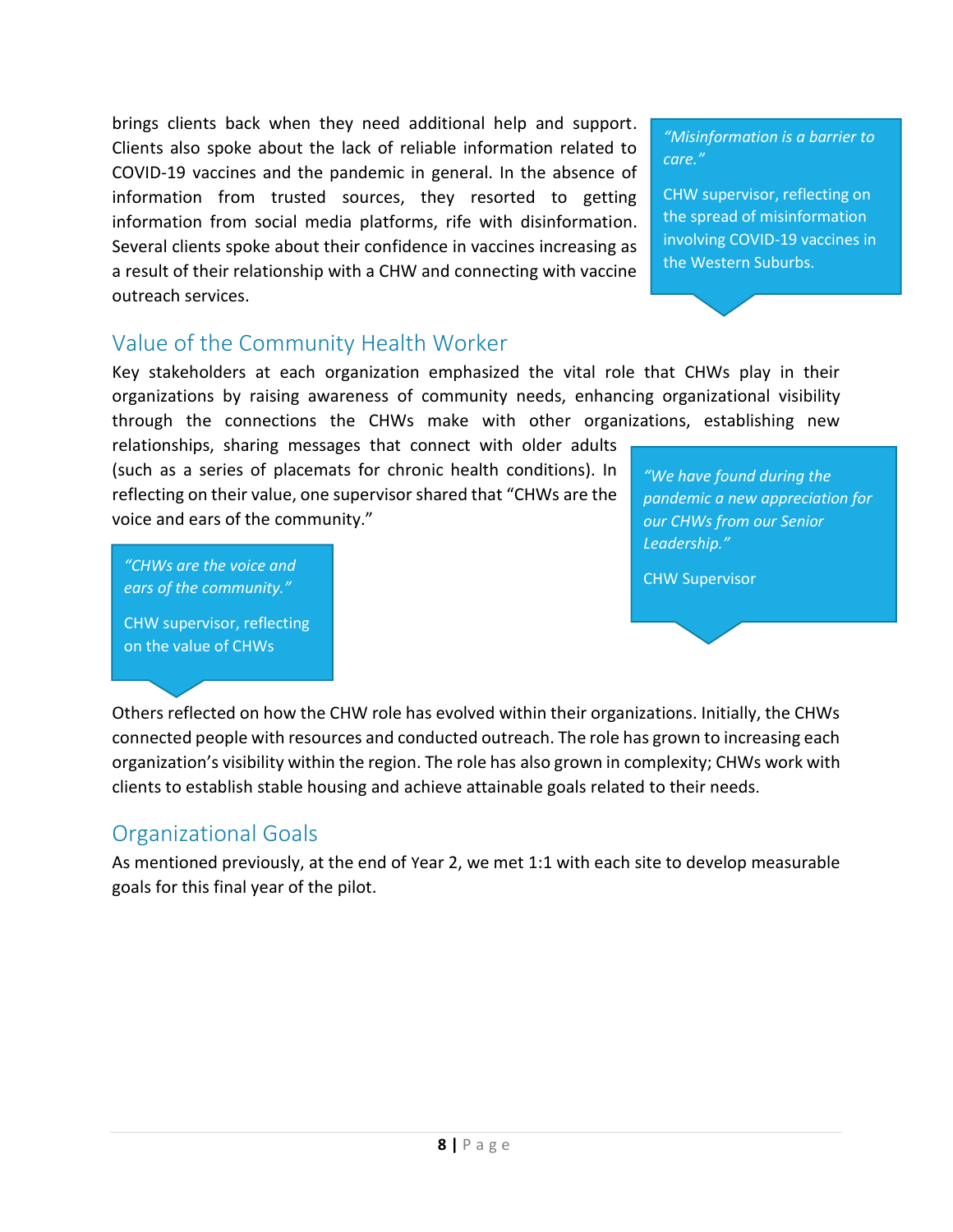| Organization                     | <b>Goals</b>                                                                                                                                                                                                                             | <b>Outcomes</b>                                                                                                                                                         |
|----------------------------------|------------------------------------------------------------------------------------------------------------------------------------------------------------------------------------------------------------------------------------------|-------------------------------------------------------------------------------------------------------------------------------------------------------------------------|
| <b>Aging Care</b><br>Connections | 1. Reach at least 900<br>unduplicated<br>participant encounters<br>through outreach at<br>locations where older<br>adults gather and with<br>those who support<br>older adults (e.g.<br>villages, first<br>responders, food<br>pantries) | Achieved<br>Over 1000 client encounters reported, referrals for<br>over 50 individuals, clinical support for 30 individuals<br>and 5 new referral locations identified. |
|                                  | Provide individualized<br>2.<br>referrals and research<br>to 50 individuals who<br>need more detailed<br>information                                                                                                                     |                                                                                                                                                                         |
|                                  | 3. Provide clinical<br>support to 30<br>individuals, using<br>intake protocol and<br>referral to care<br>coordinator who will<br>conduct in-home<br>consultation and<br>develop a care plan<br>with referrals and<br>service linkages    |                                                                                                                                                                         |
|                                  | 4. Establish relationships<br>with at least 4 new<br>community<br>organizations                                                                                                                                                          |                                                                                                                                                                         |

Table 1: Year 3 Pilot Organization Goals and Outcomes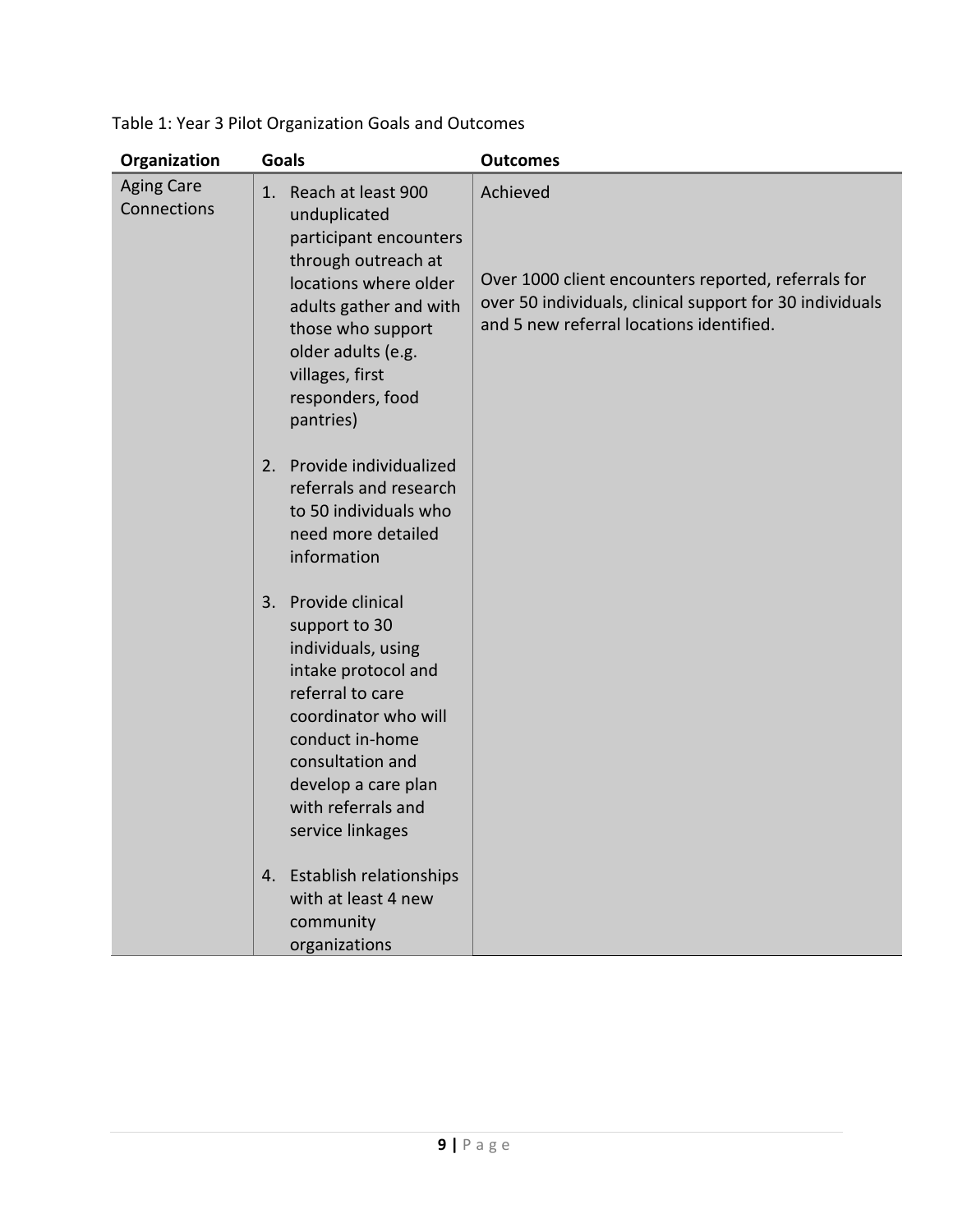| Organization                                                                                          | <b>Goals</b>                   |                                                                                                       | <b>Outcomes</b>                                                                                           |  |
|-------------------------------------------------------------------------------------------------------|--------------------------------|-------------------------------------------------------------------------------------------------------|-----------------------------------------------------------------------------------------------------------|--|
| Alivio<br>Medical<br>Center                                                                           | 1.                             | Reach at least 700<br>unduplicated<br>participant<br>encounters                                       | Achieved<br>Over 3000 contacts, 20 organizations participating in                                         |  |
|                                                                                                       | 2.                             | Reach at least 20<br>organizations who<br>will participate in<br>at least 1-2 events<br>per month     | 94 outreach events and 84% of contacts receiving<br>referral information and education                    |  |
|                                                                                                       |                                | 3. At least 70% of<br>participants will<br>receive health<br>education and<br>referral<br>information |                                                                                                           |  |
| <b>BEDS Plus</b>                                                                                      |                                | 1. Reach and provide<br>referrals to at least<br>250 unduplicated<br>individuals                      | Achieved<br>Over 1200 referrals made to over 300 clients with 91%                                         |  |
| 2. At least 180<br>unduplicated<br>individuals will<br>successfully follow<br>through on<br>referrals | receiving recommended services |                                                                                                       |                                                                                                           |  |
| <b>HAS</b>                                                                                            |                                | 1. At least 250<br>unduplicated<br>individuals will<br>receive referrals                              | Achieved<br>Over 1500 contacts with 313 individuals receiving                                             |  |
|                                                                                                       |                                | 2. At least 100<br>unduplicated<br>individuals will<br>follow through on<br>referrals                 | referrals and 208 receiving services. Through surveys,<br>75% of clients demonstrated increased knowledge |  |
|                                                                                                       |                                | 3. At least 60% of<br>participants will<br>demonstrate                                                |                                                                                                           |  |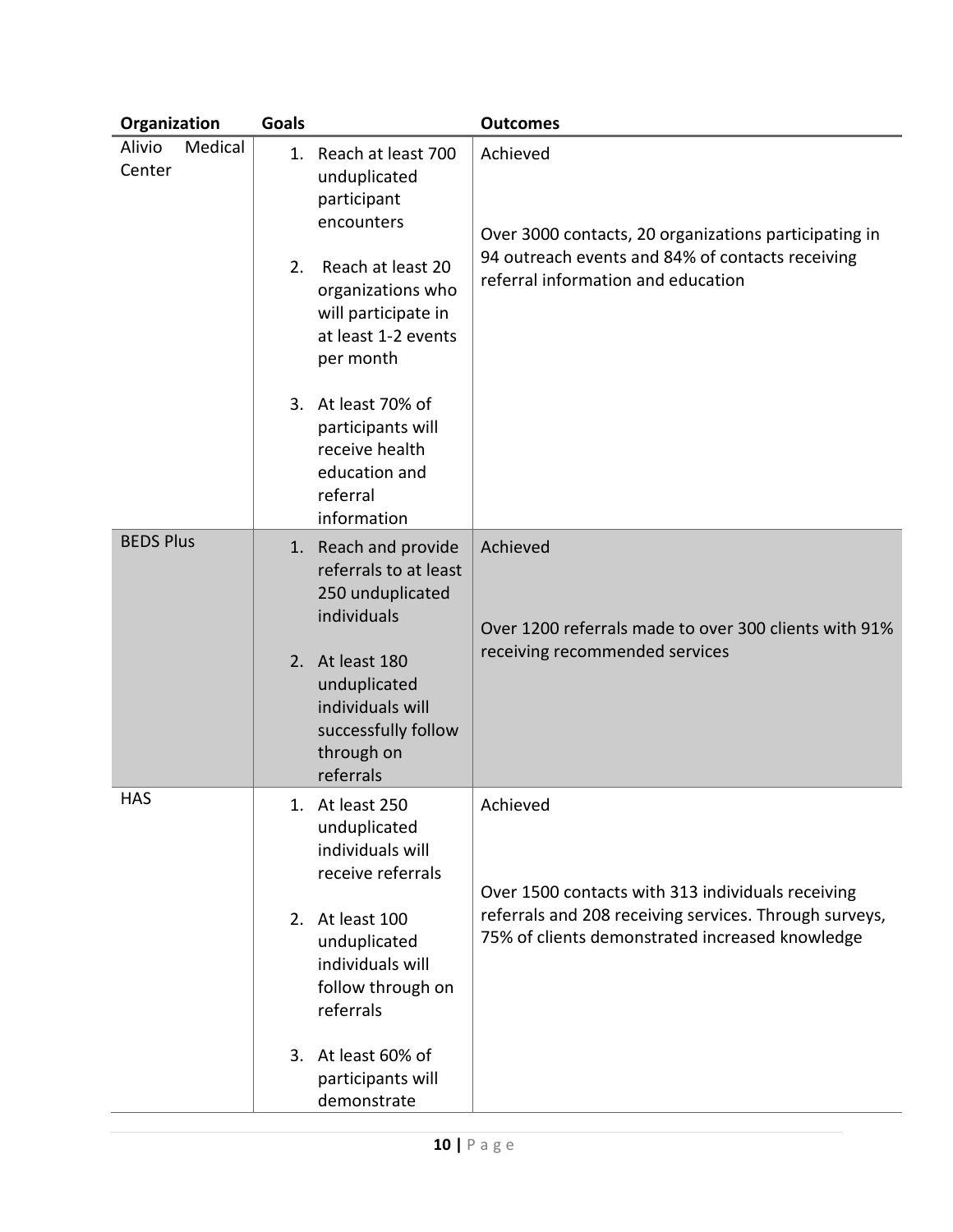| Organization                 | <b>Goals</b> |                                                                                                                                                             | <b>Outcomes</b>                                                                                                                                                   |
|------------------------------|--------------|-------------------------------------------------------------------------------------------------------------------------------------------------------------|-------------------------------------------------------------------------------------------------------------------------------------------------------------------|
|                              |              | increased<br>knowledge<br>regarding<br>HIV/AIDS, issues<br>facing older adults<br>and be able to<br>access services<br>such as Medicaid.                    |                                                                                                                                                                   |
| Mujeres Latinas<br>En Accion |              | 1. Generate at least<br>50 referrals to<br>domestic<br>violence/sexual<br>assault services; of<br>these, at least 20<br>will follow through<br>on referrals | Achieved<br>Over 900 referrals with 82% of referrals resulting in<br>accessing services. Hosted 10 Community Forums<br>with 100 participants. Hosted 6 trainings. |
|                              |              | 2. Host 6 Café en<br>Accion/Community<br>Forums, engaging<br>at least 50<br>residents                                                                       |                                                                                                                                                                   |
|                              |              | 3. Host 6 trainings on<br>Know Your Rights,<br>public charge, and<br>other pertinent<br>immigration<br>topics, engaging at<br>least 50 residents            |                                                                                                                                                                   |

# Conclusion

In times of continued uncertainty, this pilot demonstrates the synergy between coming together and meeting the moment. These outcomes demonstrate the importance of the CHW model in advancing healthy equity and improving access to care for community members living in the Western Suburbs of Chicago, with opportunities toward expansion.